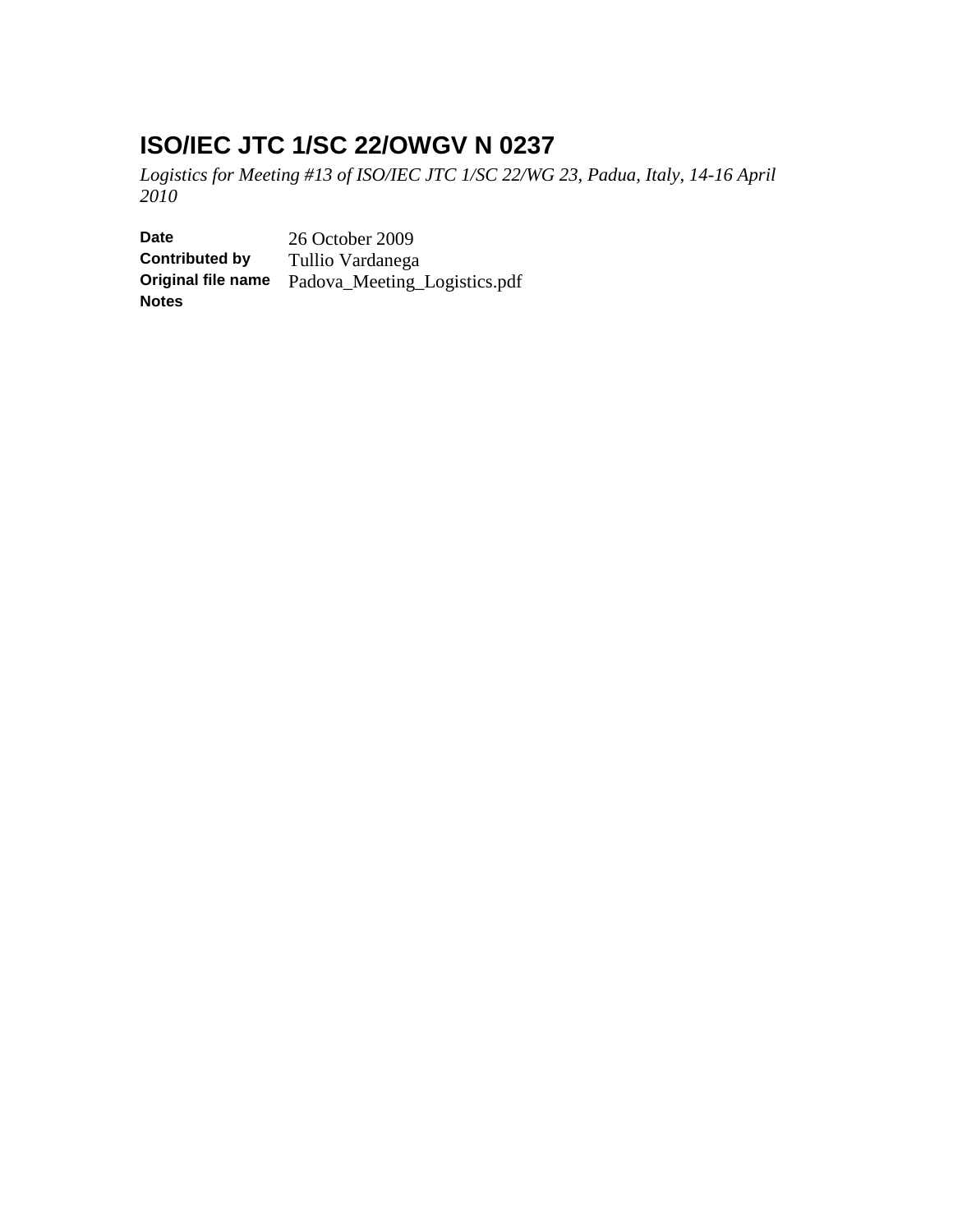# **THE CITY AND THE MEETING VENUE**

Google Earth and mappy.com seem to just begin to have quality aerial photographs of the city of Padova. Besides being 30 minutes away from Venice by train, Padova has a very beautiful and historical downtown, which would be worth your while.

To those planning to visit I recommend to book a visit to Giotto's Scrovegni chapel, which is located at walking distance from the meeting venue. (See [http://www.cappelladegliscrovegni.it/eng/index\\_e.htm\)](http://www.cappelladegliscrovegni.it/eng/index_e.htm)

The meeting will be held at:

#### **Dipartimento di Matematica Pura ed Applicata (Dept. of Pure and Applied Maths) via Trieste 63, I-35121 Padova**

The department resides in a single detached building, located at the given street number, hence you don't need a name. In fact the building does have a name ("Archimedes Tower"), but it is only known to the insiders hence you won't get directions by naming the building.

The building rests on four access towers (called "SCALA"), tagged A to D.

You can walk to this address from virtually any place of your immediate interest during your stay for the meeting (including from the railway station). Check http://www.mappy.it for your routes.

The choice of the meeting room ("Sala Riunioni") will depend on the eventual number of participants. If the number is no greater than 15 then the meeting will take place in meeting room #432 on the IV floor, to be reached via the elevator in Tower B (tagged "SCALA B") and then entering the fire-breaker door tagged "CORRIDOIO B-C". Otherwise, the meeting room will be the one located at floor VII, also in tower B.

For your information, my own office is on the IV floor at room #409.

# **MEETING FACILITIES**

Guests will have wi-fi access.

Technical solutions to provide for teleconferencing facilities at the meeting will be investigated. At the very least I can have a workstation with a Skype account and connection enabled, which can be contacted by up to 5 remote participants.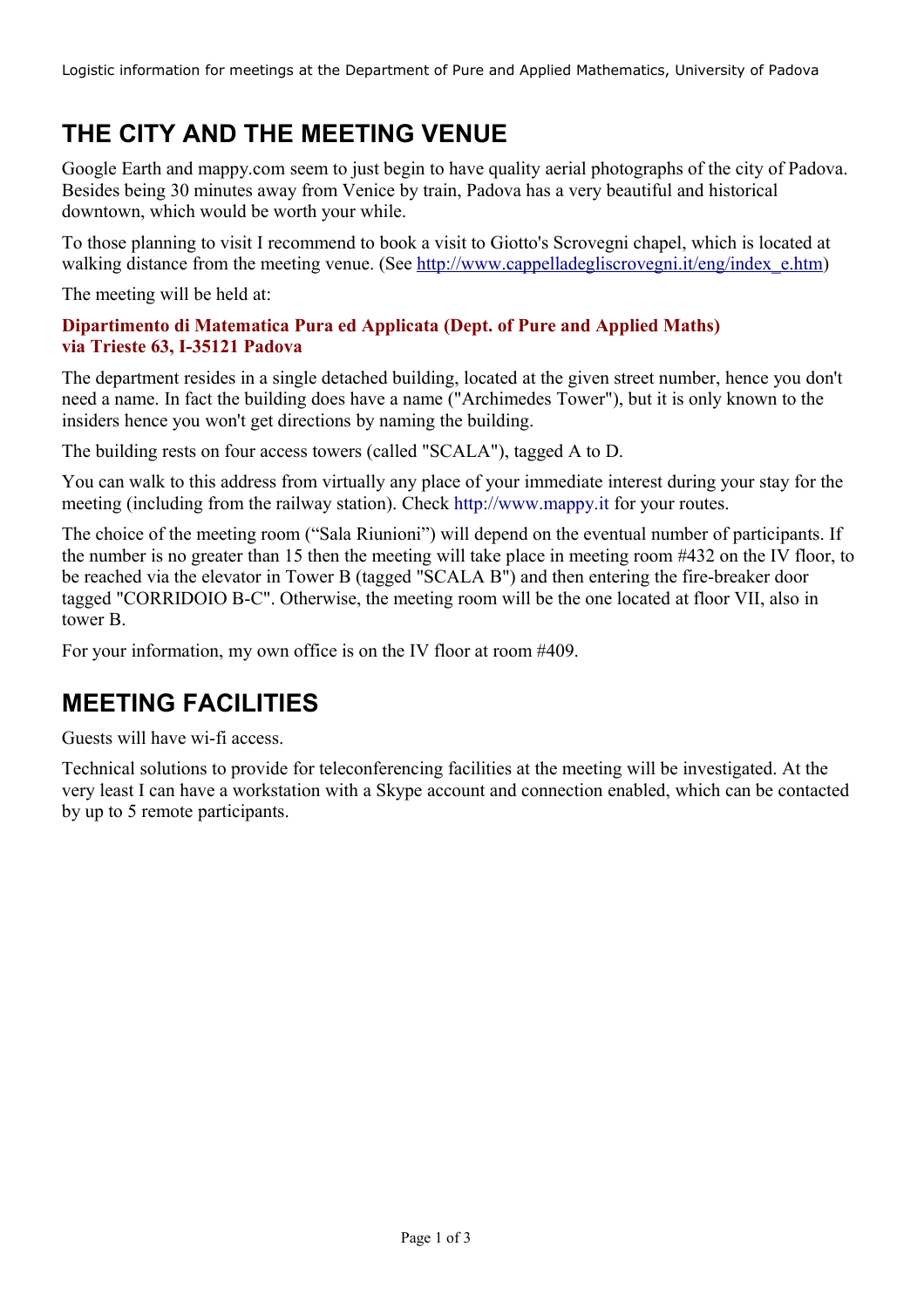# **INBOUND FLIGHTS**

You will be flying to Venice (Marco Polo airport). The airport has no direct railway connection to Padova. You would have several ways to get to Padova on your arrival:

## *[A] BOOK A "COLLECTIVE TAXI SERVICE"*

The best way to do so, is to form a project-bound group of travelers (no less than 4), who would land at Venice within a bounded time window and then email your journey requirements (name of travelers, inbound flight details, destination address) to the taxi company at [reservation@airservicepadova.it or at](mailto:reservation@airservicepadova.it) [http://www.airservicepadova.it](http://www.airservicepadova.it/en)

You can also proceed this way as an individual, but in that case you should be aware that you will be placed in a transport group of unrelated travelers, hence you may have to wait some time for the group to form after your arrival.

This service provides a van (typically an 8-seater, occasionally larger) to take people to and from the airport. The service is effective and cheap (28.00 Euro one/way for a ride that would easily cost 3 times as much on a normal taxi). Your driver will be waiting for you in the arrival hall, holding a very visible sign tag reading: "**AIR SERVICE**".

### *[B] TAKE A PUBLIC BUS SERVICE TO THE CLOSEST RAILWAY STATION AND THEN RIDE BY TRAIN TO Padova*

The closest railway station is **Venezia Mestre**. A public bus service (run by a company named **ATVO**) runs a regular service to there, which departs from in front of the arrival hall of the airport. Departures are spaced by half an hour and the bus journey takes 20 minutes. Check [http://www.atvo.it/airport.php?](http://www.atvo.it/airport.php?ld=orari_fly.ihtm&id=1)  $ld = \text{or}$  intermity. Intermity. Intermediate time table. You may buy the ticket from the bus driver.

Once at Venezia Mestre, you need to take a train to Padova. Check

http://www.trenitalia.com/home/en/index.html for the train time table. Insert "Venezia Mestre" for the departing place and "Padova" for the destination. The rest will follow. Just remember you will have to purchase a valid ticket before boarding the train. Tickets must be stamped before boarding. To stamp your ticket use the yellow boxes you will find on the walls leading to the platforms.

### *[C] HAIL YOUR OWN CAB TO THE CLOSEST RAILWAY STATION*

You do not want to ask for a ride to Padova, unless you really want to shed money off your pocket. Once in Venezia Mestre proceed as above. The cost of the taxi ride (which is less than 20 minutes on normal traffic conditions) should not exceed 25-30 Euro at any time of the day.

### *[D] HIRE A CAR AND TRY YOUR LUCK AND SELF-CONTROL*

I can't be of much help here. In fact, I would advise you against this option, because car traffic in Padova is next to impossible and the connecting roads to/from the airport are often packed to solid lines. (The drivers of the service described under option [A] will know of traffic jams in advance and take the appropriate connoisseur's detours.)